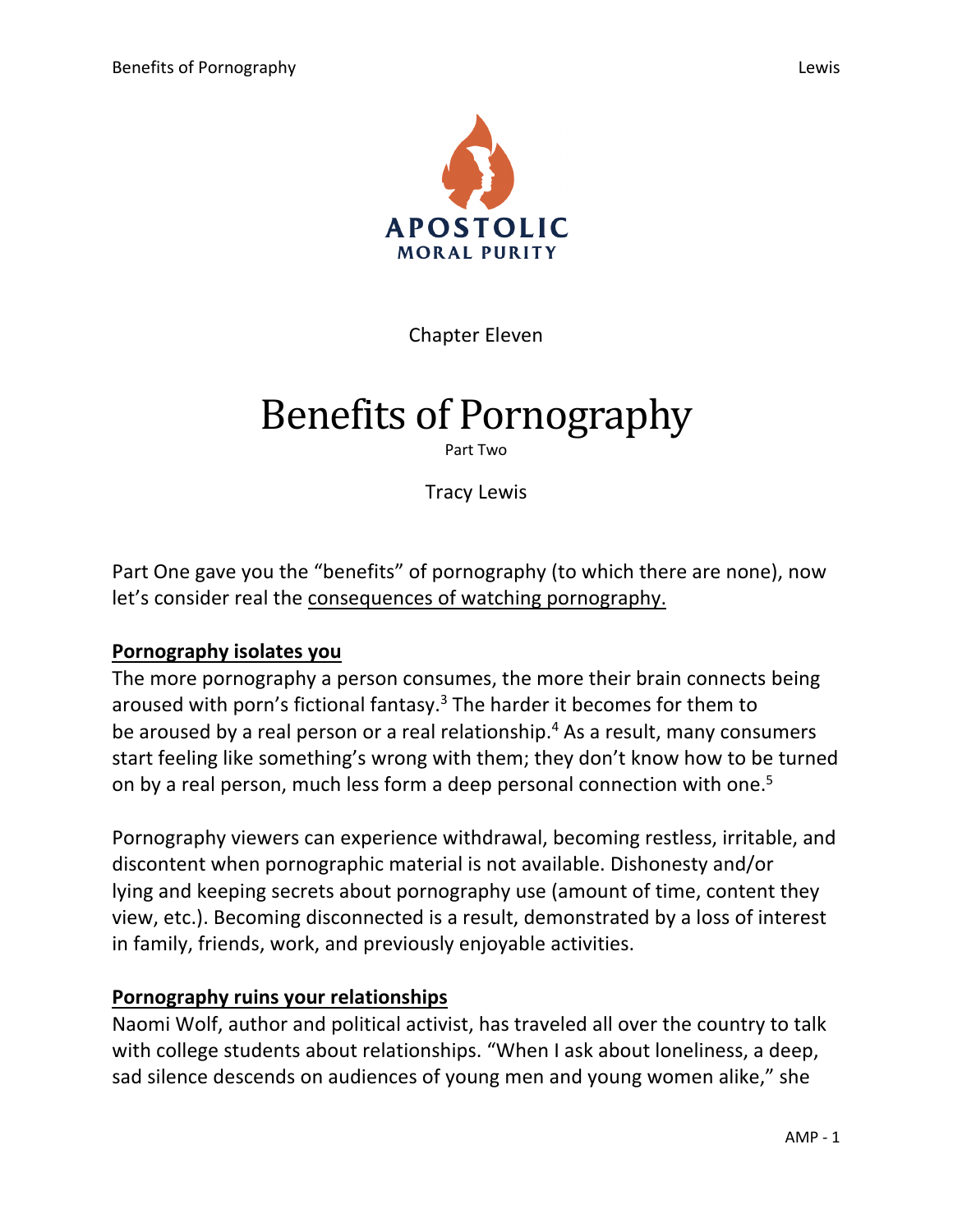says. "They know they are lonely together … and that [porn] is a big part of that loneliness. What they don't know is how to get out."6

Studies have found that when people engage in an ongoing pattern of "selfconcealment"— doing things they're not proud of and keep them a secret from their friends and family members—it not only hurts their relationships and leaves them feeling lonely, but also makes them more vulnerable to severe psychological problems.7

For both male and female pornography consumers, their habit is often accompanied by problems with anxiety, body-image issues, poor self-image, relationship problems, insecurity, and depression.8

Pornography and other addictions or compulsions are used as self-medicating tools, which can lead to depression. More research is being conducted and more evidence is arising to show the damaging effects pornography and other sexual addictions have on our brains, body, relationships, and life.

However, pornography and other addictions are used to make the consumer (temporarily) forget about feelings of sadness, fear, anger, or boredom. This habit can quickly lead to depression and is also something depression can lead to. One negative aspect of what pornography teaches consumers is that both men and women aren't worth anything more than the sum of their body parts and how much sexual pleasure they can offer. Whether pornography consumers like it or not, those perceptions often start creeping into how they see themselves and other people in real life.<sup>9</sup>

The more difficult it becomes for the consumer to see themselves and others as anything more than sexual objects, the harder it is to develop real relationships.<sup>10</sup>

# **Pornography fuels shame and hopelessness**

Pornography users experience shame and guilt due to viewing and masturbating. Pornography viewers experience shame, diminished self-confidence, and sexual uncertainty.

# **Pornography kills your confidence**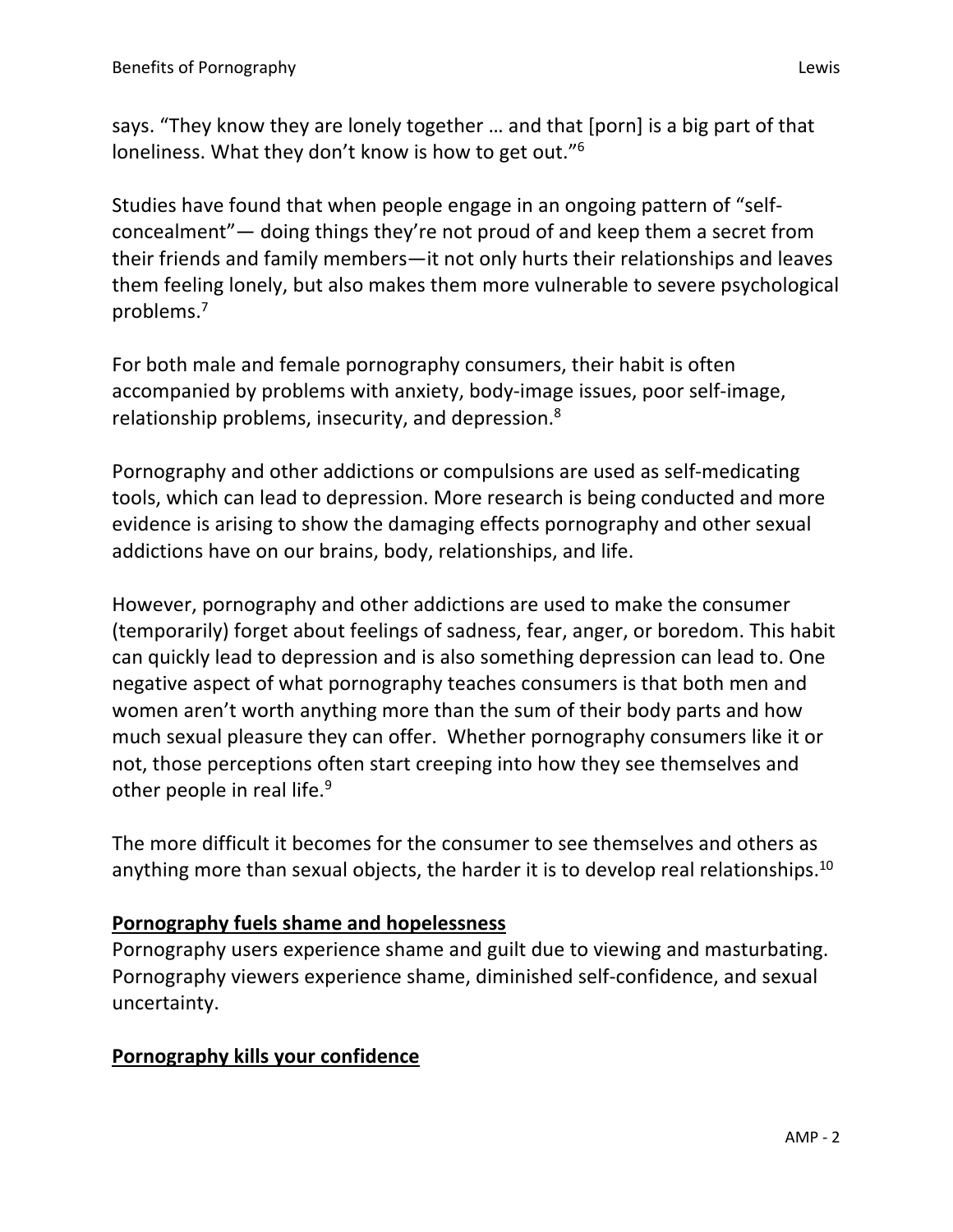In one study done on both straight and gay men, viewing pornography was correlated with higher levels of body dissatisfaction. Pornography exposure was correlated with social physique anxiety for gay men and a higher tendency of

developing an eating disorder.

In a similar more recent study, a group of college men who viewed pornography rated how they viewed themselves in terms of body satisfaction, relationship satisfaction, and overall emotional well-being. After analyzing the data, it turns out that guys who view pornography are much more likely to have anxiety in relationships and withdraw from them more than guys who aren't viewing pornography. Their sense of emotional security was lower overall than guys who do not view pornography.11

# **Pornography supports human trafficking**

"'It is estimated that 2 million children worldwide have been offered on the web or depicted in sexualized violence. According to the annual report of ECPAT (End Child Prostitution, Pornography and Trafficking of children for Sexual Purposes), in the European Union alone, several hundred thousand children are trafficked every year. Many thousands of children are abducted and never seen again. This traffic in children serves the Internet supply and demand.'"12

They are adult rape, sexual harassment, adult and child prostitution, adult and child sex trafficking and domestic violence combined with sexual assault. All of these connections with pornography have been found in both clinical experience and in research."13

One article, "The Connections between Pornography and Sex Trafficking," refers to a report that states, 'Pornography is the primary gateway to the purchase of humans for commercial sex.' In a compelling *Newsweek* article that describes how pornography usage increases men's aggression and fuels the demand for commercial sex enterprises."14

## **Pornography is addiction forming**

## **"Two Fallacies"**

"What does this have to do with pornography? Pornography is a visual pheromone, a powerful, \$100 billion per year brain drug that is changing human sexuality by 'inhibiting orientation' and 'disrupting pre-mating communication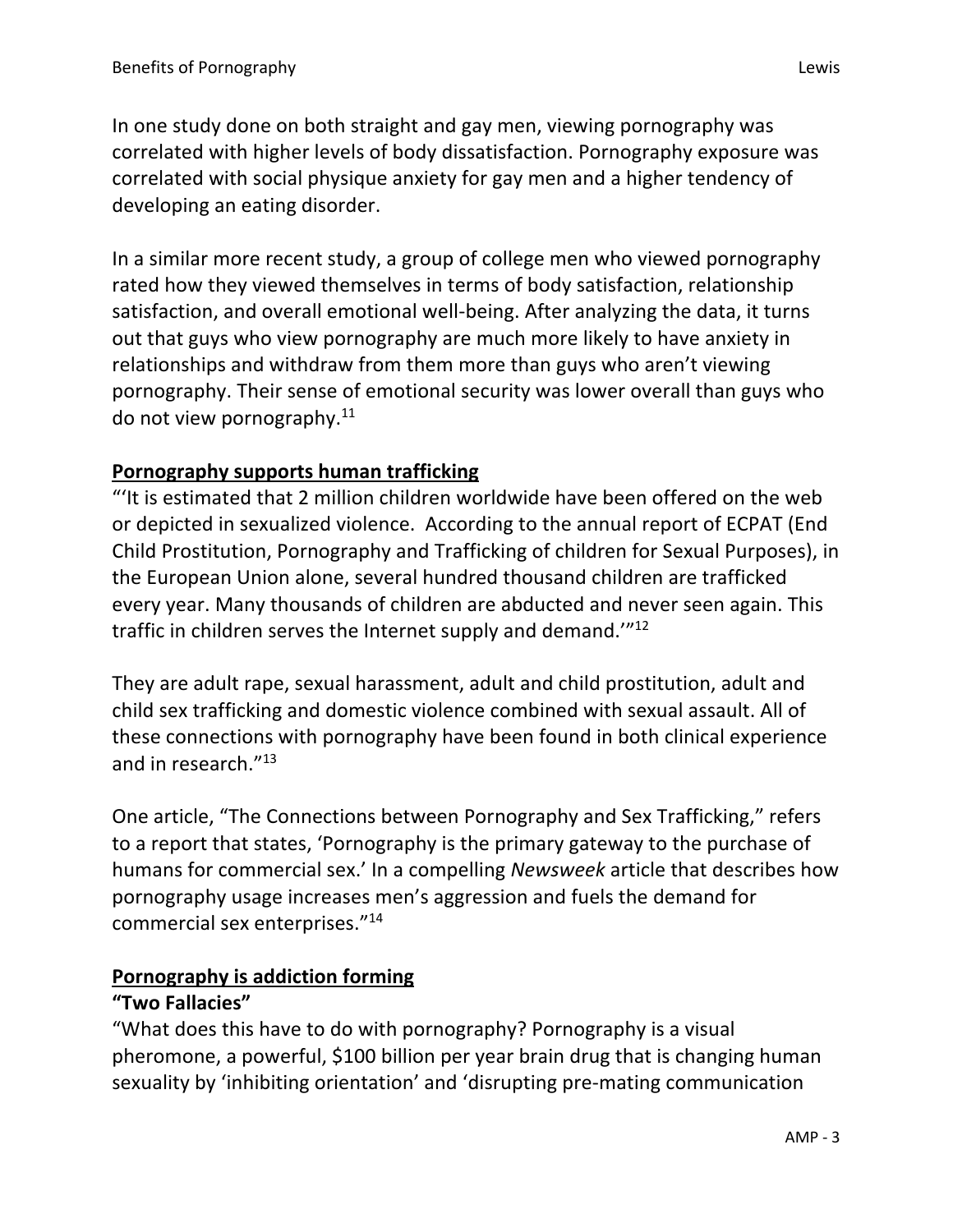between the sexes by permeating the atmosphere,' especially through the internet. I believe we are currently struggling in the war against pornography because many continue to believe two key fallacies:"15

# **"Fallacy No. 1: Pornography is not a drug." "Fallacy No. 2: Pornography is therefore not a real addiction."**

"In men, there are five primary chemicals involved in sexual arousal and response. The one that likely plays the most significant role in pornography addiction is dopamine. Dopamine plays a major role in the brain system that is responsible for reward-driven learning. Every type of reward that has been studied increases the level of dopamine transmission in the brain, and a variety of addictive drugs, including stimulants such as cocaine, amphetamine, and methamphetamine, act directly on the dopamine system. Dopamine surges when a person is exposed to novel stimuli, particularly if it is sexual, or when a stimuli is more arousing than familiar partner, exposure to pornography leads to 'arousal addiction' and teaches the brain to prefer the image and become less satisfied with real-life sexual partners."16

"It's the overuse of the dopamine reward system that causes addiction. When the pathways are used compulsively, a downgrading occurs that actually decreases the amount of dopamine in the pleasure areas available for use, and the dopamine cells themselves start to atrophy, or shrink. The reward cells in the nucleus accumbens are now starved for dopamine and exist in a state of dopamine craving, as a downgrading of dopamine receptors on the pleasure cells occurs as well. This resetting of the 'pleasure thermostat' produces a 'new normal.' In this addictive state, the person must act out in addiction to boost the dopamine to levels sufficient just to feel normal."16

# **Pornography causes ED! (erectile dysfunction)**

There are new statistics that teenage boys are being diagnosed with erectile dysfunction due to advanced pornography abuse."18

Just as in any chemical dependency, the amount of pornography the addict previously used is not enough to stimulate these brain chemicals. Dopamine loves novelty. When the reward wears off, the dopamine release declines, therefore pleasure declines, the libido declines, and may cause erectile dysfunction in males. Less gratification leads to the desire for greater amounts of "hardcore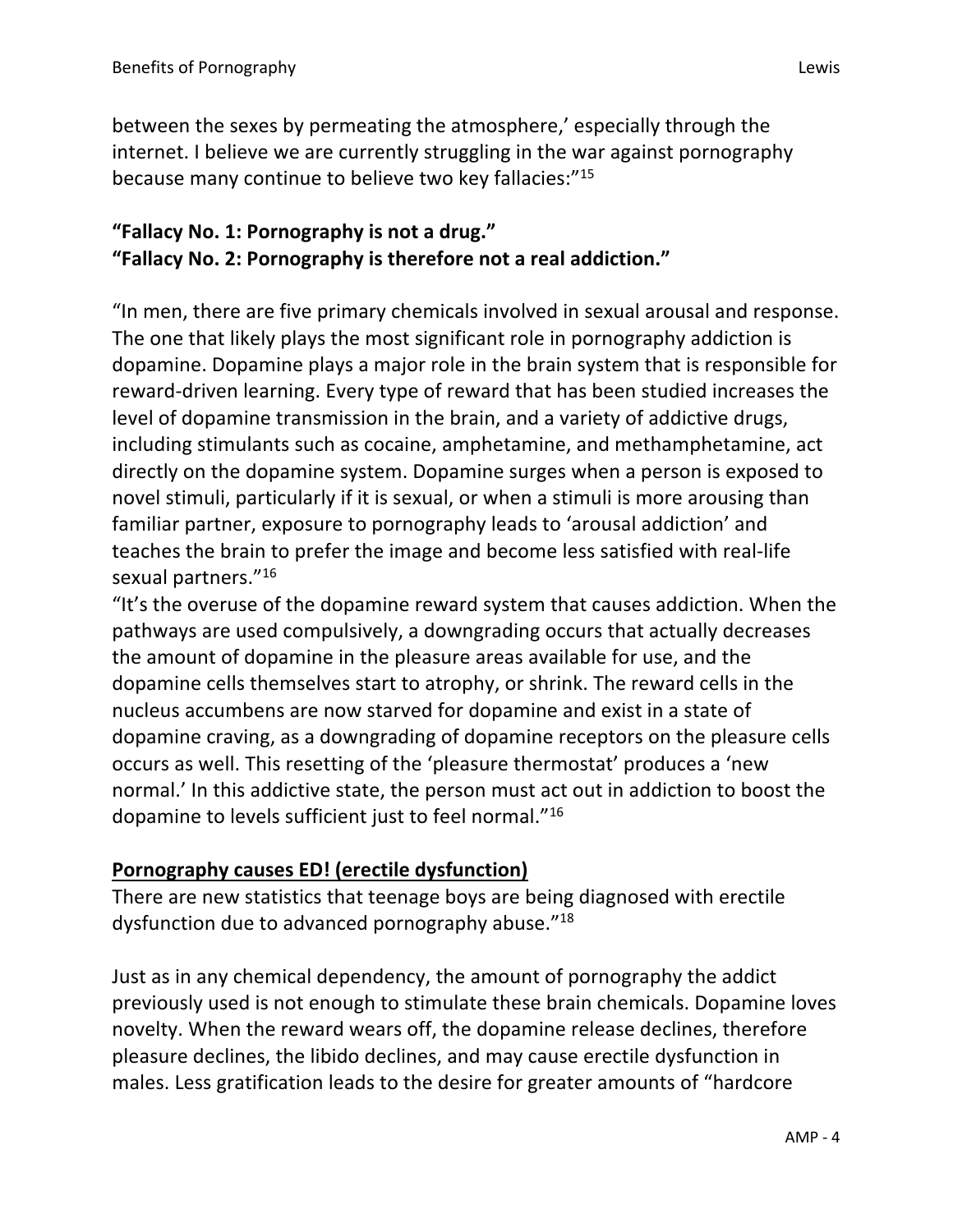porn." A vicious cycle reigns. Addicts need to intensify reaching the pleasure points in their brains again, only on a more advanced level."17

**"Exposure to sexually pornographic material is correlated with:"** Concentration problems, Low motivation, Depression, Social Anxiety, Negative self-perceptions in terms of physical appearance and sexual functioning, Erectile dysfunction.<sup>18</sup>

**"Any of the following may precede or accompany delayed ejaculation and erectile dysfunction:"** Earlier genres of pornography are no longer exciting. Uncharacteristic fetishes develop. Pornography use is more sexually exciting than a partner. Sensitivity of penis decreases. Sexual arousal with sexual partners declines. Erections fade when attempting penetration or shortly thereafter. Penetrative sex is not stimulating. Pornographic fantasy is necessary to maintain erection or interest with partner.<sup>19</sup>

**Sexual Dysfunction**—loss of interest in real-world partner sex and/or problems with delayed ejaculation (DE), erectile dysfunction (ED), and/or anorgasmia (inability to reach orgasm).

One relatively large-scale survey of sex addicts found that more than a quarter (26.7%) experienced ED, DE, or anorgasmia . Smaller studies suggest that sexual dysfunction is a common sex addiction side effect—17% of sex addicts reported problems in one study, 58% in another.

Unsurprisingly, the primary sexual dysfunction issue is ED—even among younger pornography addicts in their teens and twenties. Much of the time these men report that they have no trouble achieving and maintaining an erection when looking at pornography, but they struggle with real-world partners. Compulsive pornography use seems to create a psychological disconnection that manifests physically in some men as ED. After all, when a guy spends the vast majority of his sexual life engaging with endless amounts of constantly changing, hyperstimulating online imagery, a single in-the-flesh partner can't exactly compete even if the pornography addict truly loves that partner.

This, of course, is one of the true paradoxes of sexual addiction: Sex addicts, especially pornography addicts, often struggle to perform sexually with their reallife partners. And this is not because they're not interested in great sex, or they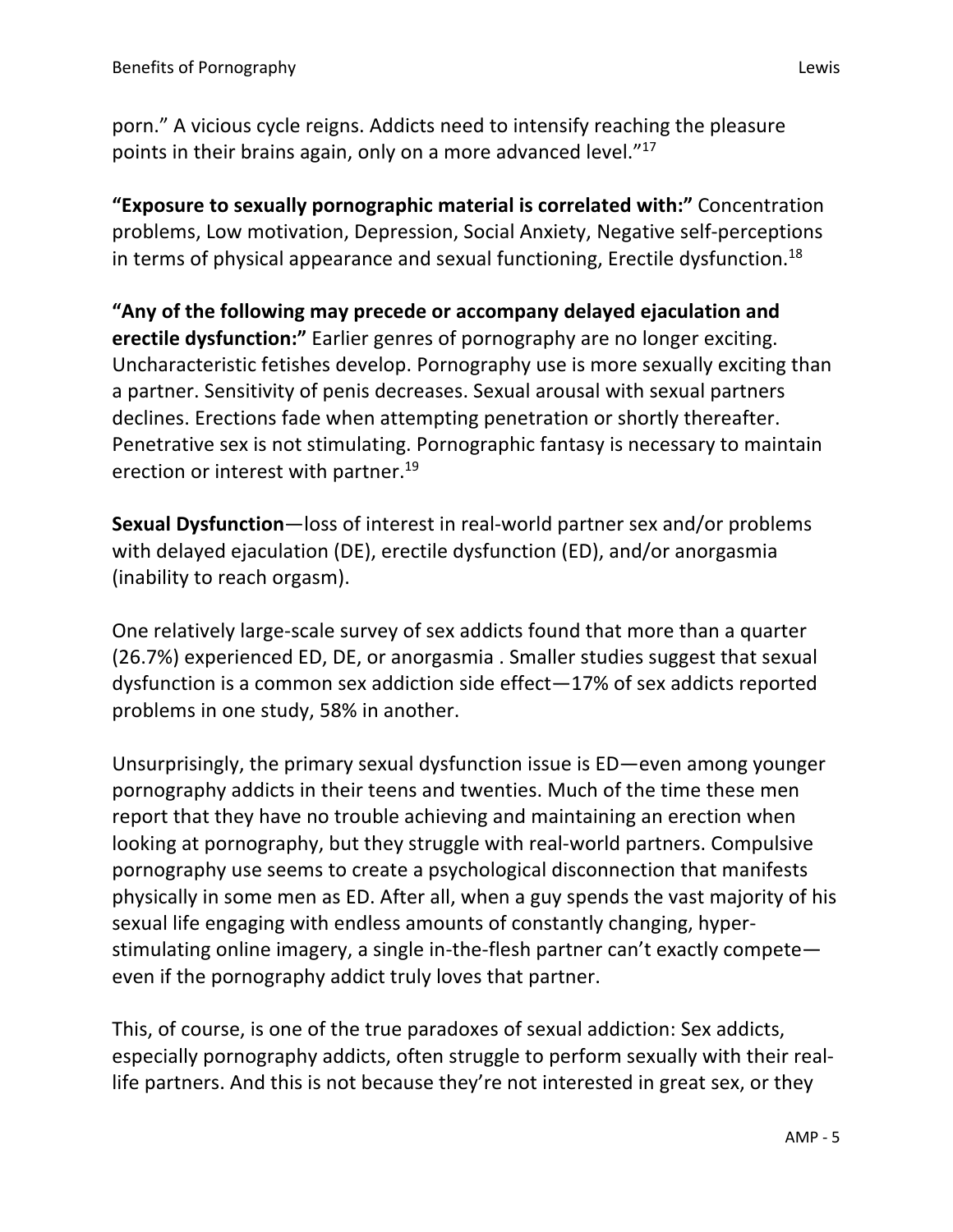don't want to be with their partner. It seems that their sexual response has become conditioned to function only in the context of stereotypical pornographic images. So, they struggle to get hard, stay hard, and reach orgasm with actual people.

When a man turns to pornography and then cannot perform sexually with his partner, this undermines not just his own sexual pleasure but also his partner's. More important, it undermines the very security of the bond between partners. After all, sex is also a bonding behavior.<sup>20</sup>

## **The benefits of setting personal boundaries** –

Solomon warns us to guard or protect our hearts (Proverbs 4:23, 25). Our lives flow out of the heart. He further stated to not be distracted by side shows. You are the one responsible by what you see and expose your heart to.

It is God's Righteousness and peace that protects your heart and mind. He justifies us so that when Satan accuses you about the past (Romans 8:33). To be justified means on is shown or regarded as innocent. Jesus Christ justifies us and that means we are righteous. This happens when we live a lifestyle of repentance and in obedience to the Word of God.

When we live in righteousness, peace and joy is the result (Romans 14:17). This resulting peace is what protects and guards our hearts and minds (Philippians 4:17 KJV, AMP).

An integral part of protecting our hearts and minds is setting personal boundaries. Planning and establishing your personal sexual boundary plan would include inner boundaries and outer boundaries.

# **The Sexual Boundary Plan**

Sexual boundary plans are created for several reasons—helping addicts to understand the nature of their addiction and to define their personal version of sexual sobriety, identifying "slippery" areas to watch out for, and providing addicts with guidance when they are triggered and unsure of what to do next.

Many sex addicts carry printed or digitized versions of their boundary plan with them at all times. That way, if/when addicts feel triggered, they can look at their inner boundary and see that a particular behavior is prohibited. More important,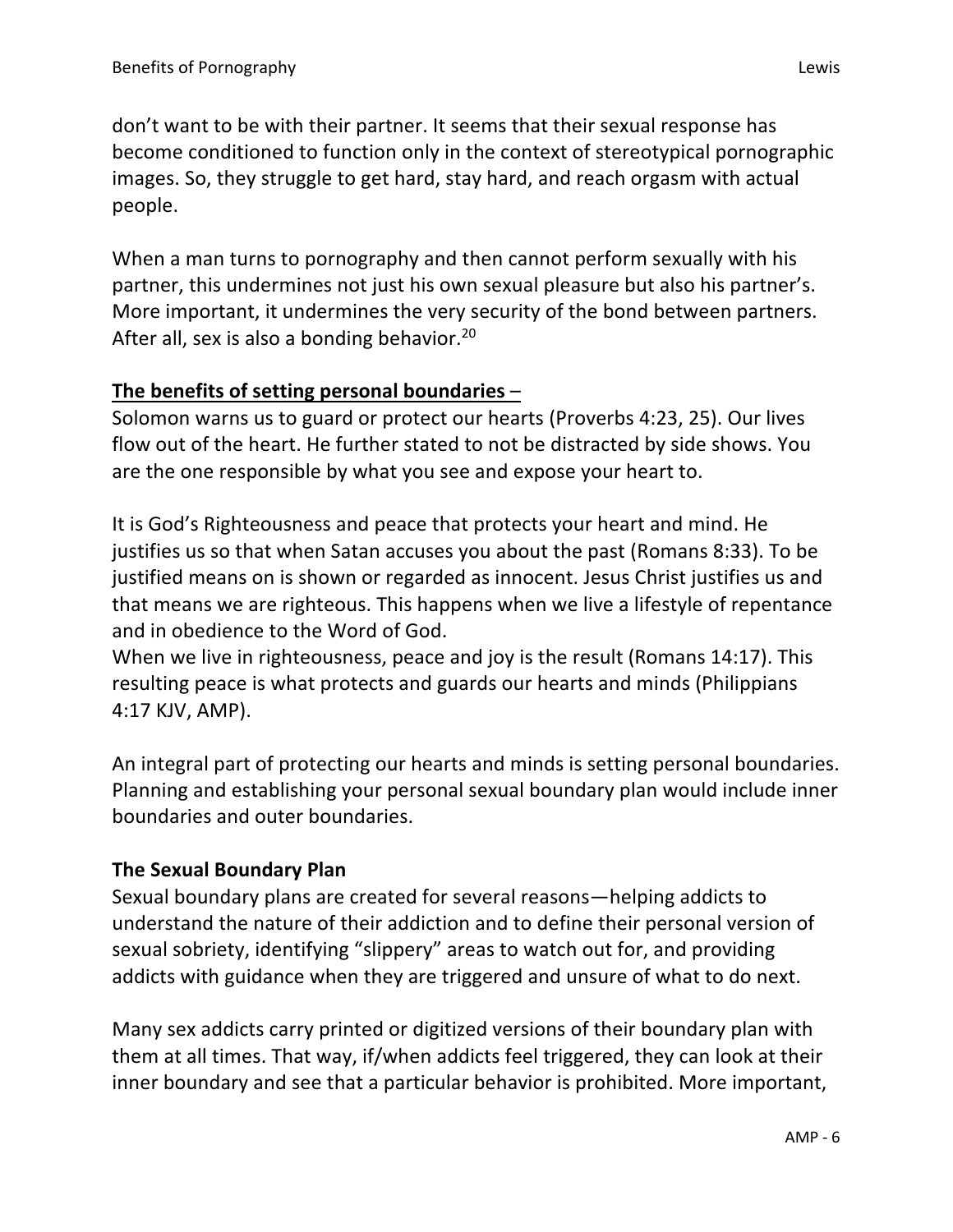they can look at the outer boundary and find a handy list of alternative activities. For most sex addicts, even a quick glance at certain outer boundary items—"reearn the respect and trust of my wife and kids," for instance—is enough to halt the addictive cycle. $21$ 

## **"Bookending" Difficult Events**

Sometimes sex addicts are triggered unexpectedly. Other times, triggers can be anticipated long in advance. For instance, attending a social engagement where people will be looking their best and drinking alcohol is an obvious potential trigger for most sex addicts. Knowing this, addicts can arrange to "bookend" such an event with phone calls to their therapist, twelve step sponsor, accountability partner, and/or another supportive person in recovery.

During the "before" call, an addict commits to sobriety, and he or she may even discuss plans to avoid relapse in this particular situation. The "after" call provides an opportunity to discuss what happened, what feelings came up, and what the addict might need to do differently next time. $21$ 

### **The 3-Second Rule**

Sex addicts (just like the rest of us) are not in control of the thoughts and ideas that pop into their minds at any given moment. What they can control, however, is how they act when they unexpectedly encounter problematic thoughts, triggers, or ideas.

For instance, after recognizing that there is an unexpectedly attractive or seductively dressed person on the street, for example, they can train themselves to do the following, rather than allowing themselves to "get into" addiction thinking (try it, it works well).

**1st Second**—Take one second to acknowledge that this is an attractive person or situation that you find arousing and a turn on (sexual attraction is a natural part of being human that must be acknowledged, not shamed or avoided).

**2nd Second**—Look away. Look down or away, take this second to appreciate the sky, your surroundings, anything other than the object of your desire. Let yourself be aware that you are struggling; that you would rather keep staring at that person or get something (sexual) going with them or someone else. Allow the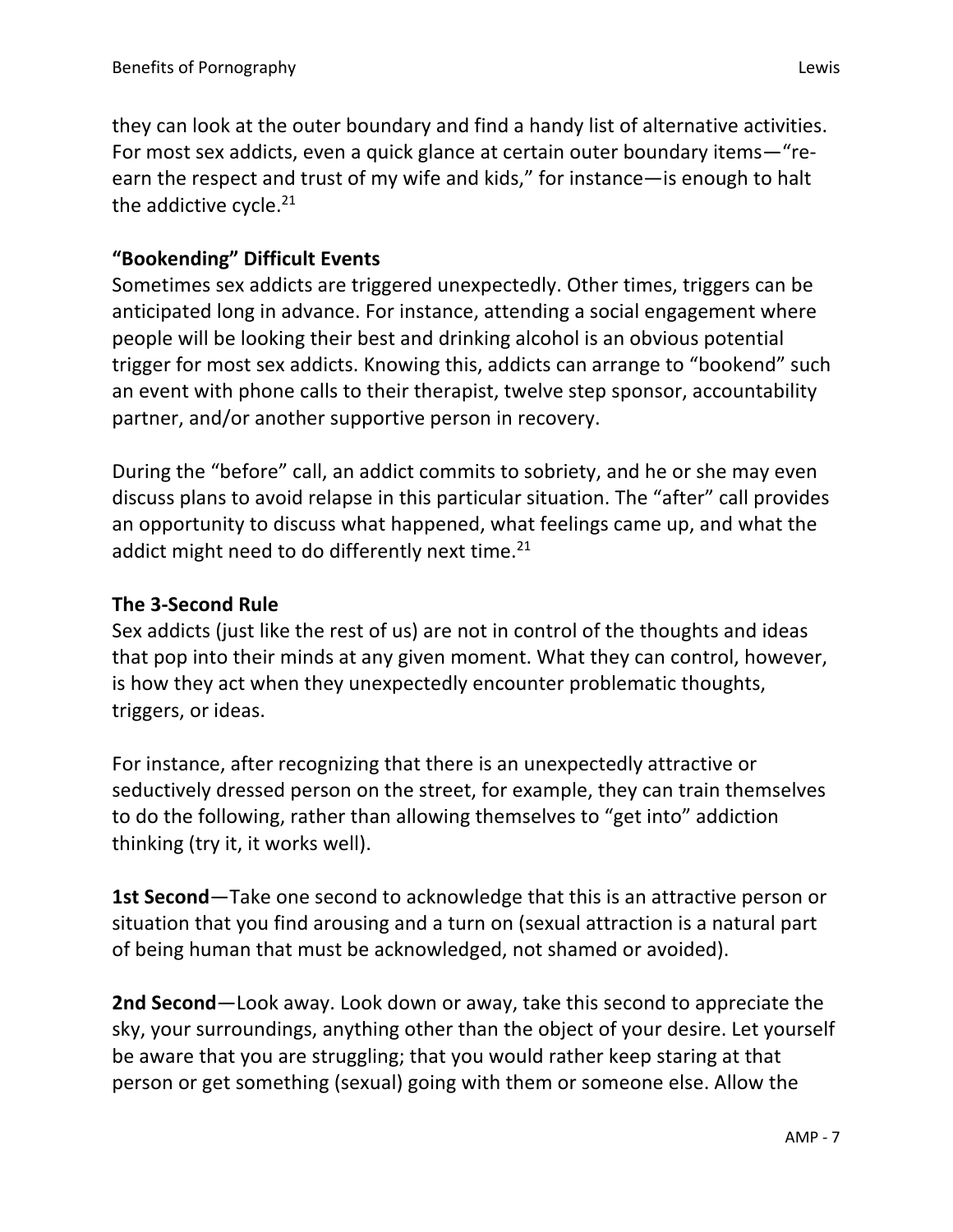feeling, but instead of acting on it, take an opposite action by choosing to look away.

**3rd Second**—While still looking away, imagine in your mind that person as someone's daughter, granddaughter, nephew, son, etc. See them (in your mind, not by looking at them a second time) as a genuine, spiritual, real person, worthy of love, who doesn't deserve to be used sexually or romantically and then thrown away. Then keep moving on.

By allowing the feeling, choosing to turn away and then de-objectifying the person, you get to stay in the world and feel okay about yourself, as a healthy person with healthy sexual desires, who does not act on them every time you feel them, and as someone who appreciates that people are people, not objects. The more addicts practice this simple exercise the easier it becomes to "be" in the world with less temptation and more hope.<sup>21</sup>

#### My 3 takeaways from my session...

1. 3 (or more) consequences of my watching pornography -

- 2. What guards or protects my heart and mind? \_\_\_\_\_\_\_\_\_\_\_\_\_\_\_\_\_\_\_\_\_\_\_\_\_\_\_\_\_\_\_\_\_\_
- 3. What I learned in session that I did not previously know -

#### Homework -

Write your personal boundary plan in detail -

Practice book-ending events (if applicable) and the three-second rule.

**Be ready to share with group participants**. (You will inspire others and this will lend to your own sense of accountability)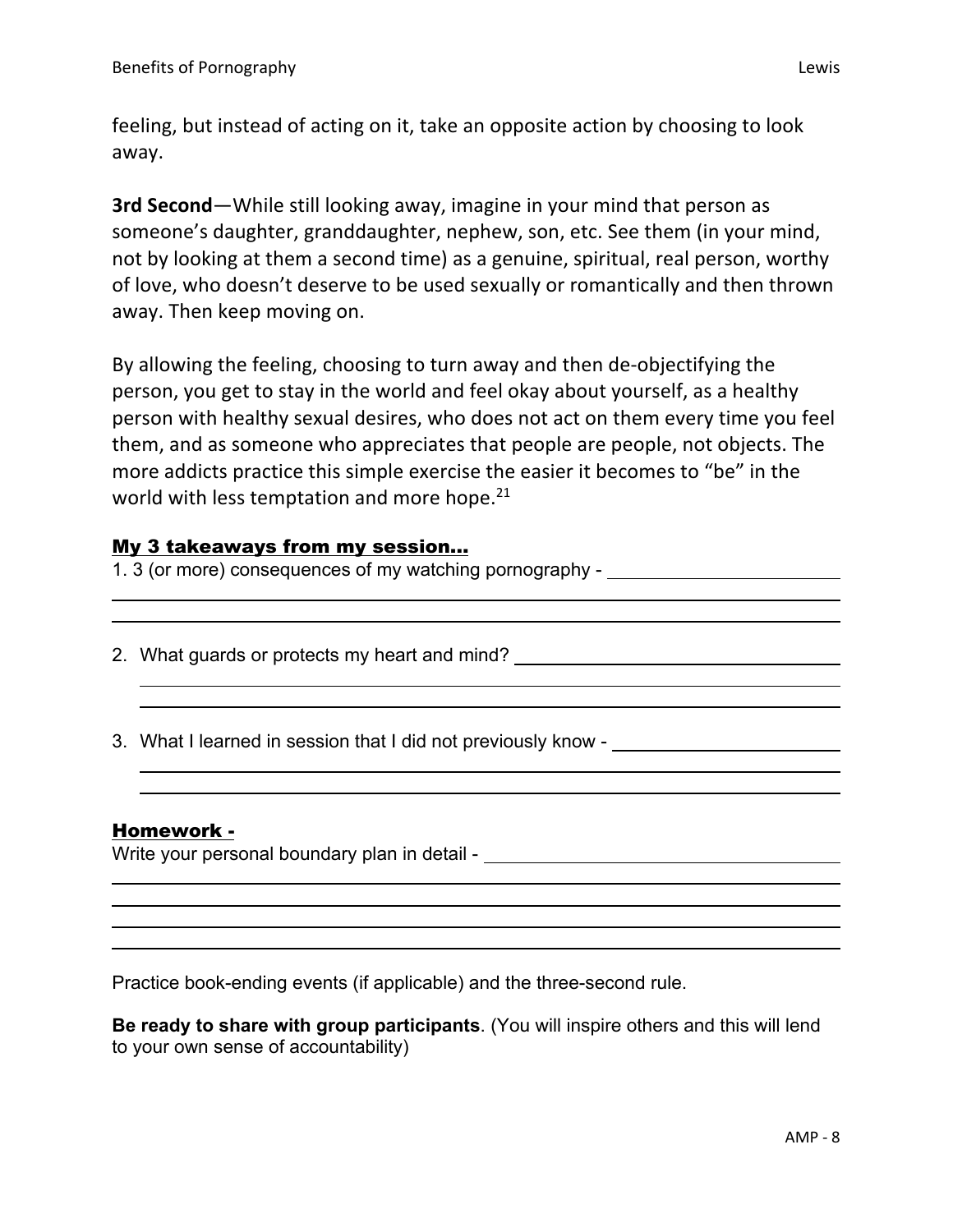#### **References**

- (1) benefit. 2021. In *Merriam-Webster.com*.Retrieved June 14, 2021, from https://www.merriam-webster.com/dictionary/benefit
- (2) Bergner, R. M., & Bridges, A. J. (2002). The significance of heavy pornography involvement for romantic partners: Research and clinical implications. Journal of Sex and Marital Therapy, 28(3), 193–206. https://doi.org/10.1080/009262302760328235)
- (3) Paul, P. (2007). Pornified: How Pornography Is Transforming Our Lives, Our Relationships, and Our Families. New York: Henry Hold and Co., 105.
- (4) Paul, P. (2007). Pornified: How Pornography Is Transforming Our Lives, Our Relationships, and Our Families. New York: Henry Hold and Co., 105; Doidge, N. (2007). The Brain That Changes Itself. New York: Penguin Books, 104.
- (5) Interview with Dr. Gary Brooks, Oct. 23, 2013; Paul, P. (2007). Pornified: How Pornography Is Transforming Our Lives, Our Relationships, and Our Families. New York: Henry Hold and Co., 105.
- [6] Wolf, N. (2004). The Porn Myth. New York Magazine, May 24.
- [7] Laird, R. D., Marrero, M. D., Melching, J. A., and Kuhn, E. S. (2013). Information Management Strategies in Early Adolescence: Developmental Change in Use and Transactional Associations with Psychological Adjustment. Developmental Psychology 49, 5: 928–937; Luoma, J. B., Nobles, R. H., Drake, C. E., Hayes, S. C., O'Hair, A., Fletcher, L., and Kohlenberg, B. S. (2013). Self-Stigma in Substance Abuse: Development of a New Measure. Journal of Psychopathology and Behavioral Assessment 35: 223–234; Rotenberg, K. J., Bharathi, C., Davies, H., and Finch, T. (2013). Bulimic Symptoms and the Social Withdrawal Syndrome. Eating Behaviors 14: 281–284; Frijns, T. and Finkenauer, C. (2009). Longitudinal Associations Between Keeping a Secret and Psychosocial Adjustment in Adolescence. International Journal of Behavioral Development 33, 2: 145–154.
- [8] Flisher, C. (2010). Getting Plugged In: An Overview of Internet Addiction. Journal of Paediatrics and Child Health 46: 557–9; Layden, M. A. (2010). Pornography and Violence: A New look at the Research. In J. Stoner and D. Hughes (Eds.) The Social Costs of Pornography: A Collection of Papers (pp. 57–68). Princeton, NJ: Witherspoon Institute; Kafka, M. P. (2000). The Paraphilia-Related Disorders: Nonparaphilic Hypersexuality and Sexual Compulsivity/Addiction. In S. R. Leiblum and R. C. Rosen (Eds.) Principles and Practice of Sex Therapy, 3rd Ed. (pp. 471–503). New York: Guilford Press.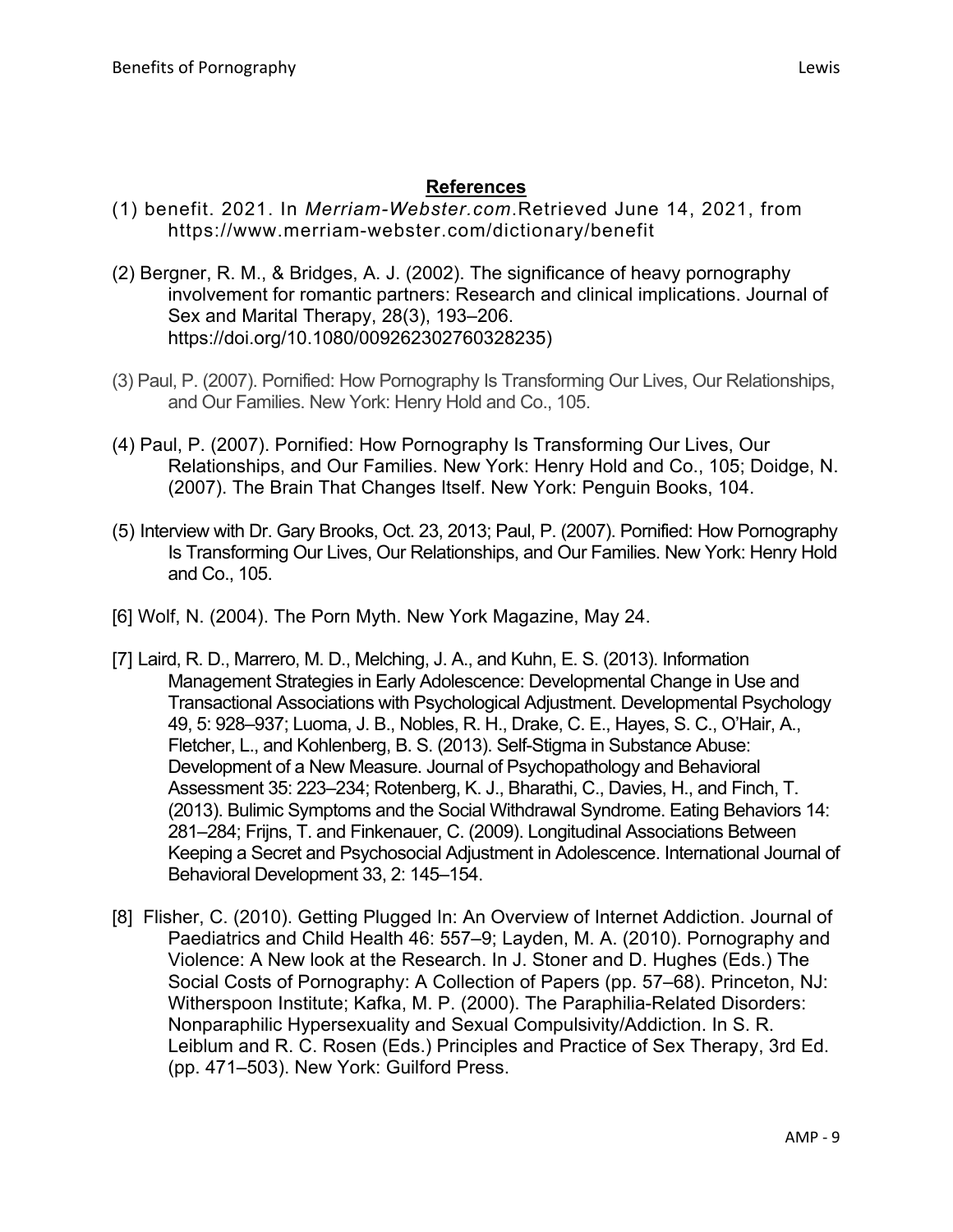[9] Interview with Dr. Gary Brooks, Oct. 23, 2013.

- [10] Paul, P. (2007). Pornified: How Pornography Is Transforming Our Lives, Our Relationships, and Our Families. New York: Henry Hold and Co., 79; Lyons, J. S., Anderson, R. L., and Larsen, D. (1993). A Systematic Review of the Effects of Aggressive and Nonaggressive Pornography. In D. Zillmann, J. Bryand, and A. C. Huston (Eds.) Media, Children and the Family: Social Scientific, Psychodynamic, and Clinical Perspectives (p. 305). Hillsdale, N.J.: Erlbaum Associates.
- [11] Szymanski, D. M., & Stewart-Richardson, D. N. (2014). Psychological, relational, and sexual correlates of pornography use on young adult heterosexual men in romantic relationships. The Journal of Men's Studies, 22(1), 64–82. https://doi.org/10.3149/jms.2201.64
- (12) Michael O'Brien, "The pornography plague is stripping our humanity", Lifesite News, April 8, 2015, https://www.lifesitenews.com/opinion/the-pornographyplague-is-stripping-our-humanity)
- (13) Dr. Mary Anne Layden, "Pornography and Crime, Reporting the presence of pornography connected to crime", American Family Association of Kansas & Missouri, February, 2013, http://afa-ksmo.net/wp-content/uploads/2013/02/ML-Legislative-Testimony.Kansas.2.2013.pdf
- 14) Nicholas Black, "Pornography and Injustice: The Social Impact of Sexual Sin", Harvest USA, June 4, 2014, https://truthandmercy.wordpress.com/2014/06/04/pornography-and-injustice-thesocial-impact-of-sexual-sin/
- (15) Donald L. Hilton, Jr., "Slave Master How Pornography Drugs & Changes Your Brain," Salvo 13, Summer 2010, http://www.salvomag.com/new/articles/salvo13/13hilton.php
- (16) Joe Carter, "9 Things You Should Know about Pornography and the Brain", The Gospel Coalition, May 8, 2013, http://www.thegospelcoalition.org/article/9-thingsyou-should-know-about-pornography-and-the-brain
- (17) Susan Knight, "The Five Stages of Pornography Addiction", News OK, March 31, 2015, http://newsok.com/the-five-stages-of-pornographyaddiction/article/5407775/?page=2
- (18) "How Pornography Addiction Affects the Teenage Brain Infographic", Help Your Teen Now, September 25, 2014, http://helpyourteennow.com/how-pornographyaddiction-affects-the-teenage-brain-infographic/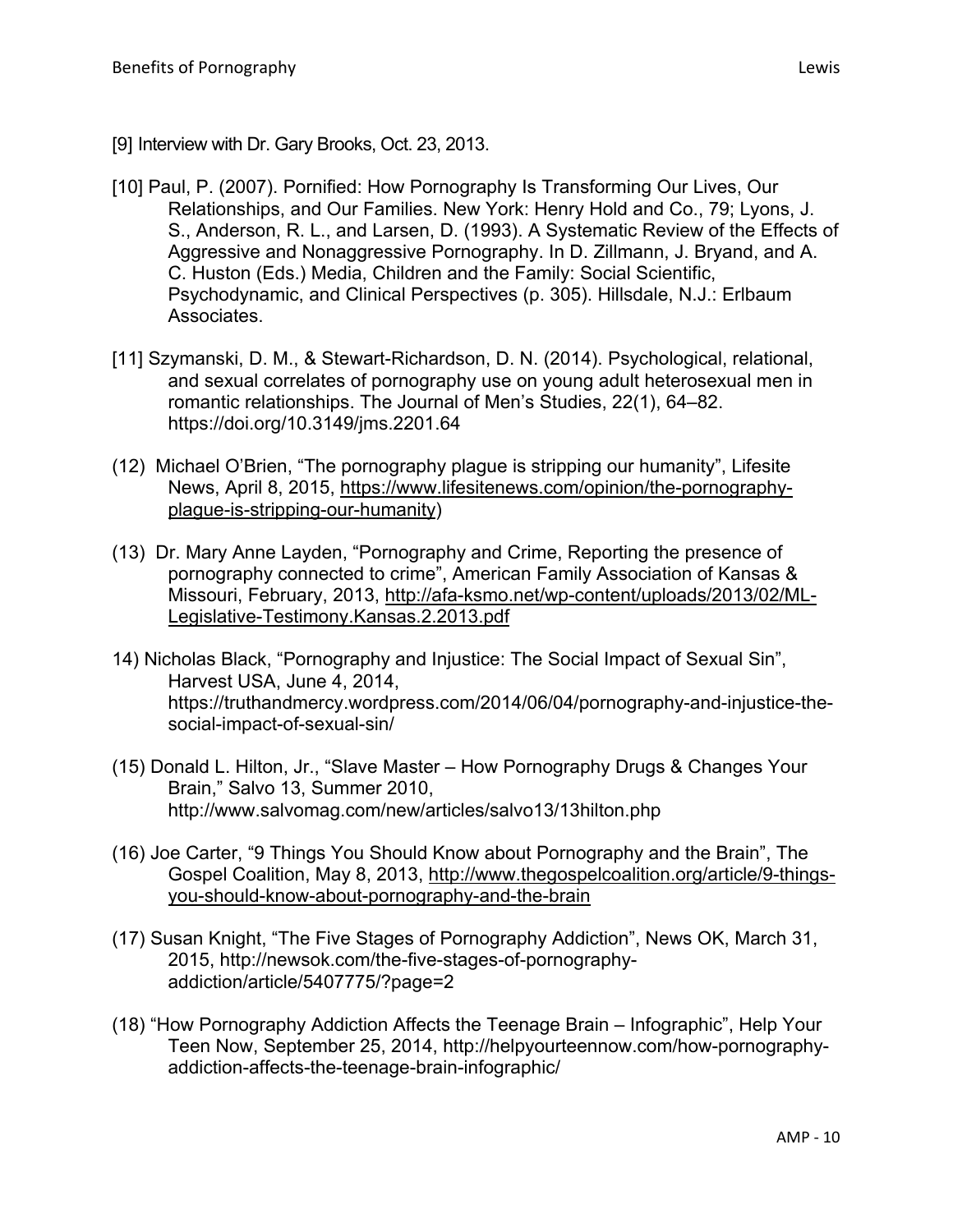- (19) Gary Wilson, "Your Brain on Porn," Commonwealth Publishing, 2014, pp41-42)
- (20) https://www.psychologytoday.com/us/blog/hold-me-tight/201604/losing-loved-oneporn-and-what-you-can-do-about-it)
- (21) https://www.sexualrecovery.com/blog/sexual-addiction-recovery/basic-tools-forsexual-recovery/

#### **Scriptures**

#### **2 Samuel 13:2, 15**

2 Amnon was so distressed over his sister Tamar that he became sick; for she was a virgin. And it was improper for Amnon to do anything to her.

15 Then Amnon hated her exceedingly, so that the hatred with which he hated her was greater than the love with which he had loved her. And Amnon said to her, "Arise, be gone!" NKJV

**Song of Solomon 1:4** Draw me away! We will run after you. The king has brought me into his chambers. We will be glad and rejoice in you. We will remember your love more than wine. Rightly do they love you. NKJV

#### **Proverb 5:18-20**

18 Let your fountain be blessed, And rejoice with the wife of your youth. 19 As a loving deer and a graceful doe, Let her breasts satisfy you at all times; And always be enraptured with her love.

20 For why should you, my son, be enraptured by an immoral woman, And be embraced in the arms of a seductress? NKJV

AMP - 11